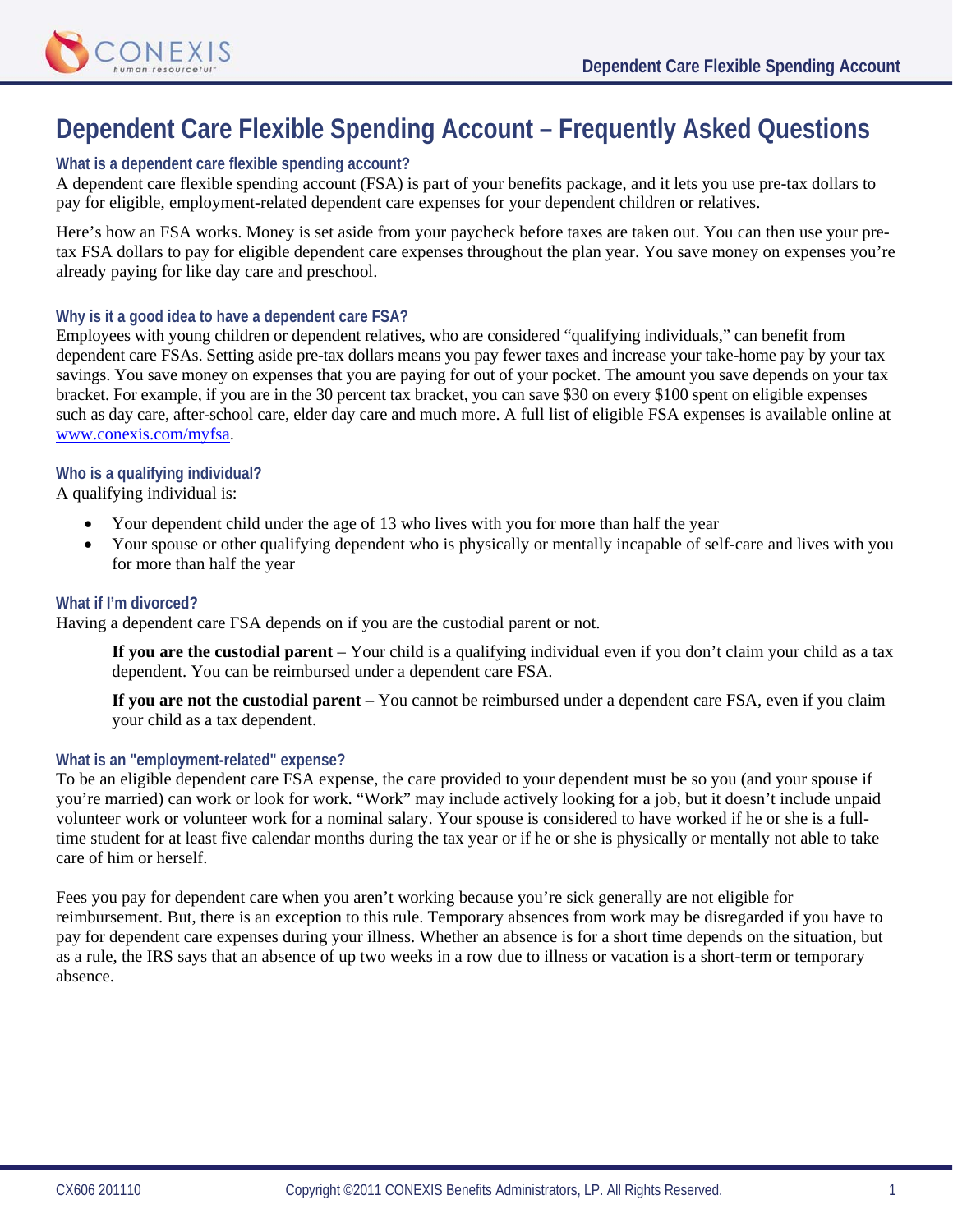

## **What if I work part-time?**

As a rule, you must allocate (divide) expenses between the days you work and the days you don't. However, if you work part-time but are required to pay for dependent care expenses for a specific time frame (including non-working days), you do not have to allocate expenses between days worked and days not worked. Check out these examples:

**Allocation required –** You work three days a week and chose to put your child in day care five days a week to help you stay gainfully employed. Your cost for the childcare is \$50 per day and \$250 for the week. Because you work part-time and are not required to pay the full \$250 expense, you must allocate your expenses according to your days worked. In this case, your allocated expenses equal \$150 (\$50 per day for the three days worked).

**Allocation not required –** The facts are the same as above, but in this case, your dependent care provider requires that you pay the full \$250 weekly fee no matter how many days of the week that care is given to your child. Here, the full \$250 expense may be considered an employment-related expense and allocation of the expense based on days work is not required.

## **What expenses are covered under a dependent care FSA?**

A dependent care FSA covers qualified dependent care expenses incurred for the care of one or more eligible dependent children or relatives. Typical eligible expenses include:

- Before and after-school care
- Preschool or nursery school
- Extended day programs
- Au pair services (amounts paid for the actual care of the dependent)
- Baby sitter (in or out of your home)
- Nanny services (amounts paid for the actual care of the dependent)
- Summer day camp for your qualifying child under the age of 13
- Elder day care for a qualifying individual

Check out a complete list of eligible expenses online at www.conexis.com/myfsa.

#### **What expenses are not covered under a dependent care FSA?**

Ineligible expenses include the following:

- Money paid to your spouse, your child under age 19, a parent of your child who is not your spouse, or a person that you or your spouse is entitled to a personal tax exemption as a dependent Expenses related to care for a disabled spouse or tax dependent living outside your home
- Educational expenses (such as summer school and tutoring programs)
- Tuition for kindergarten and above
- Food expenses (unless inseparable from care)
- Incidental expenses (such as extra charges for supplies, special events, or activities unless inseparable from care)
- Overnight camp

Find a complete list of eligible and ineligible expenses online at www.conexis.com/myfsa.

#### **How much can I put into a dependent care FSA?**

The amount you put into an FSA is called an "election," and your election can't be more than the maximum amount set by the IRS. Currently, the maximum amount is \$5,000 each plan year. However, if you're married and file separate tax returns, the maximum amount is \$2,500.

Although the maximum limit is \$5,000 at this time, your maximum yearly contribution amount cannot exceed the earned income limit. If you are single, the earned income limit is your salary (excluding your contributions to the dependent care FSA plan). If you are married, the earned income limit is the salary that is the lowest – either your salary (minus your dependent care FSA contribution) or your spouse's salary.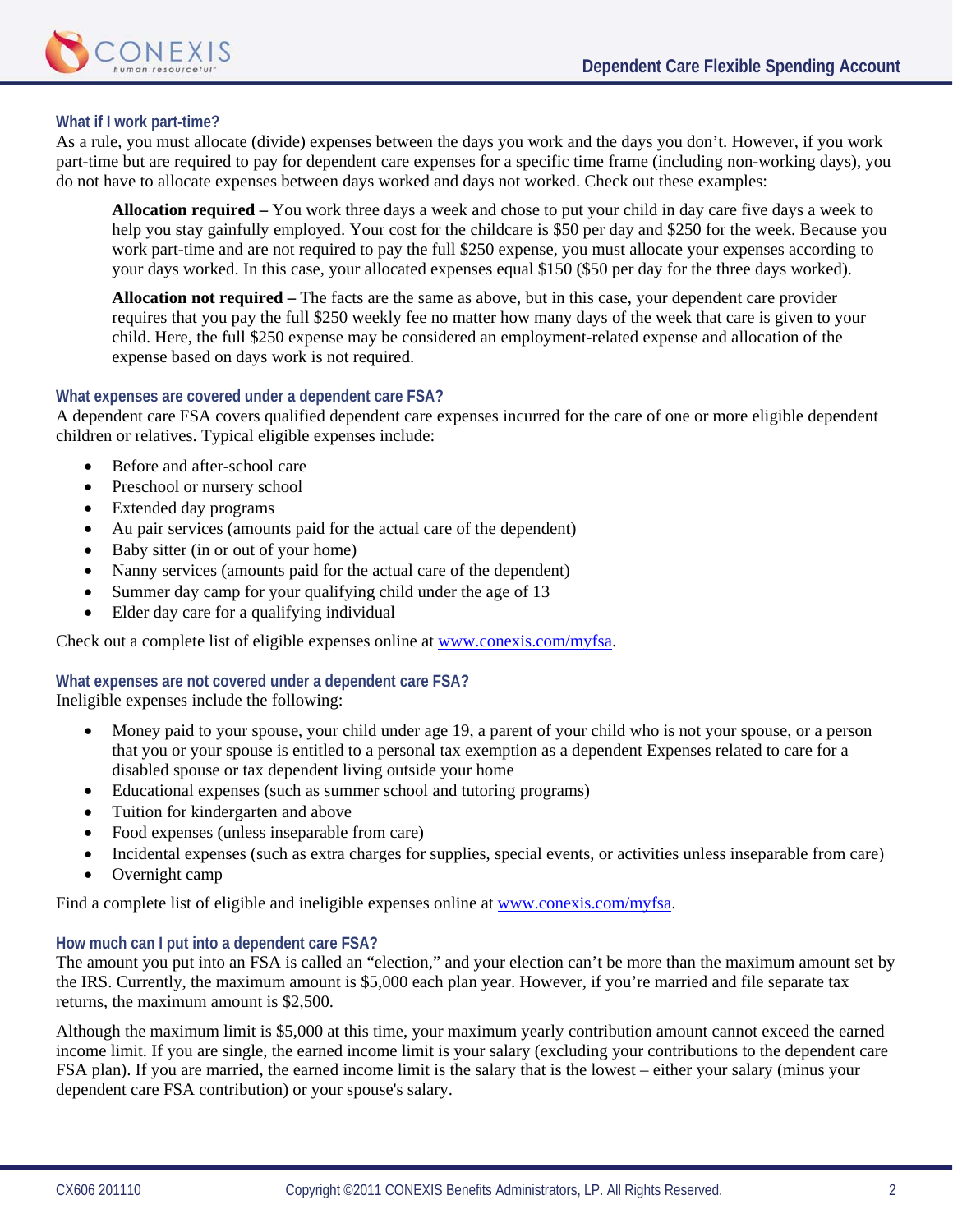

#### **My spouse also has a dependent care FSA. Can we both choose to contribute up to \$5,000?**

No. If you are married and file a joint tax return, your combined maximum election amount is \$5,000. As mentioned, if you are married but filing separate tax returns, the maximum amount is \$2,500. Expenses reimbursed under your dependent care FSA can't be reimbursed under your spouse's dependent care FSA and vice versa. You can't "double dip" from both accounts for the same expenses.

#### **Is school tuition an eligible dependent care expense?**

No. Tuition fees for kindergarten or first grade and above aren't eligible expenses under a dependent care FSA. However, expenses for before-school care, after-school care, and nursery school are eligible if the care is mainly custodial (care or services for basic needs).

#### **I pay my neighbor to watch my 13-year-old after school. Is this an eligible expense?**

No. To be an eligible expense, the care must be provided to a qualifying individual. A child age 13 or older isn't a qualifying individual.

**My 16-year-old daughter cares for my 8-year-old son after school. If I pay my daughter, can I be reimbursed for the expense?** 

No. You may not be reimbursed for paying an older sibling that you (or your spouse) can claim a personal tax exemption as a dependent. Nor can you be reimbursed for payments made to your child who is younger than age 19 at the end of the plan year.

#### **If I have a dependent care FSA, do I need to report anything on my tax return at the end of the year?**

Yes. You must identify all people or organizations that provide care for your child or dependent. You do this by filing IRS Form 2441- Child and Dependent Care Expenses along with your Form 1040 each year (or Schedule 2 for Form 1040A).

**Please note**: The IRS may change these requirements, so talk to your tax advisor for more details.

## **If I have a dependent care FSA, can I claim the household and dependent care credit on my tax return?**

No. You may not claim any other tax benefit for the tax-free amounts received by you under the dependent care FSA, even though the balance of your eligible, work-related dependent care expenses (if any) may be eligible for the dependent care credit. Talk to your tax advisor to get more details.

## **I put \$400 each month into my dependent care FSA, but my actual expenses are closer to \$500 a month. Should I submit my claim form for \$400 or for \$500?**

You should file your claim for the actual amount of the expense – in this case, it's \$500. The maximum reimbursement you can get is equal to the current account balance in your dependent care FSA. If your request for reimbursement is more than the available balance in your dependent care FSA, the remaining amount will be put on hold and paid when funds are in your account.

#### **What if my eligible dependent care expenses during the plan year are less than the total amount I put into my FSA?**

The IRS has a "use-it-or-lose-it" rule. It requires that all money you put into your FSA must be used to reimburse qualified expenses incurred during that plan year. Funds that are left over after the plan year ends are forfeited. The unused portion of your dependent care FSA cannot be paid to you in cash or other benefits. You can't transfer money between FSAs. To reduce the risk of losing money at the end of your plan year, carefully estimate your expenses when choosing your annual election amount.

#### **How often are reimbursements made?**

Your employer chooses the reimbursement schedule. For details about your FSA, see your employer's Summary Plan Description (SPD).

#### **Where can I get a reimbursement request form?**

This form is available online at *mybenefits.conexis.com*. Just log in to your account to find it.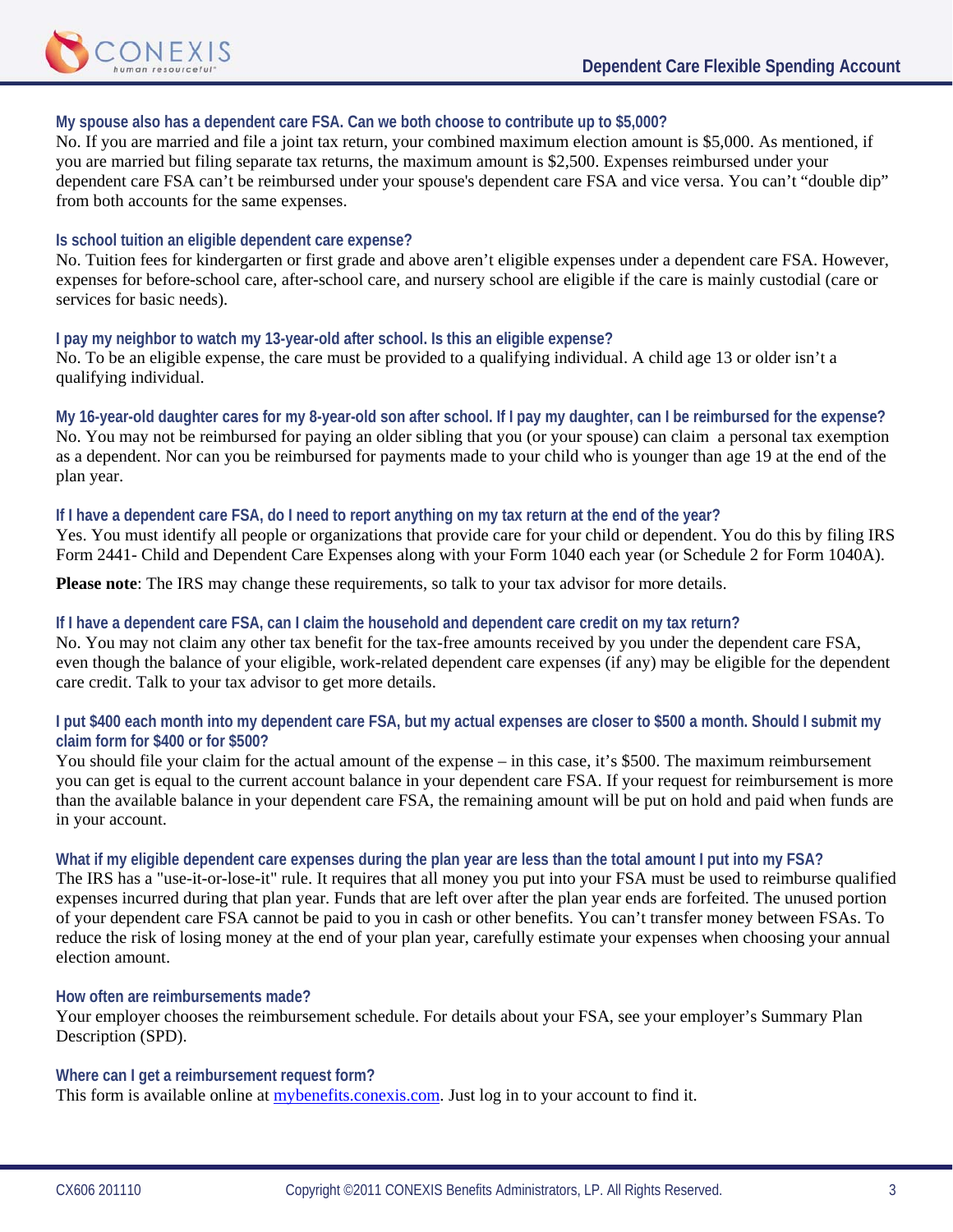

## **What do I need to submit along with a reimbursement request form?**

If the employee and provider certifications on the reimbursement request form are filled out and signed, you don't need to do anything else. If the provider certification is not completed and signed, you must submit an itemized statement from your dependent care provider. This statement must have the date(s) of service, the name(s) and date(s) of birth of your dependent(s), an itemization of charges, and the provider's name, address, and Tax ID or Social Security number.

## **What is the deadline to use this plan year's FSA funds?**

It depends on the rules for your employer's FSA. With some FSAs, you can spend the money until the last day of the plan year. After that date, you forfeit any money left in the account. But some employers give more time to use the FSA funds after the plan year ends.

• **Run-out period** – This is a set number of days after the plan year ends that allows you to submit claims for eligible medical expenses that were incurred during the plan year.

**Example:** Your plan year runs from January 1 to December 31, 2011 and you have a run-out period through March 31, 2012. If you have a baby sitting expense on December 22, 2011, you can use your 2011 FSA funds because the cost is for care received during 2011. You must submit your reimbursement request by March 31, 2012.

• **Grace period** – This is also a set number of days after the plan year ends, and in most plans, it lasts two months and 15 days. During this time, you can use remaining FSA funds to reimburse eligible dependent care expenses incurred during the grace period.

**Example**: Your plan year runs from January 1 to December 31, 2011 and you have a grace period through March 15, 2012. You incur an elder day care expense on January 16, 2012. You can use 2011 unused FSA funds because the cost is associated with care received during the grace period. You must submit your reimbursement request by the deadline specified by your employer.

Even if you have a run-out period or grace period, it's important to plan carefully when you decide how much to put in your FSA. Don't think of the grace period as an extension of the plan year. It's more like a cushion in case your expenses fall a little short of what you expected.

Not all plans include a run-out period or grace period, and the length of time can vary. Check your Summary Plan Description for details about your employer's FSA and when you can file claims.

## **What if I decide to change the amount I elected?**

Your election can't be changed during the plan year unless you have a change in status or other qualified event – that's an event defined by IRS rules – and your employer's plan must allow the change as well. Qualified changes in status events include:

- A change in legal marital status (marriage, divorce or death of your spouse)
- A change in the number of your dependents (birth or adoption of a child, or death of a dependent)
- A change in employment status of you, your spouse, or dependent
- An event causing your dependent to satisfy or cease to satisfy an eligibility requirement for benefits
- A change in residence of you, your spouse, or dependent

There are two parts to determining if a change in election will be allowed. First, you must experience a change in status or other qualified event. Second, your requested change must be consistent with the event. For example, if you have a baby, you could increase your FSA contribution. Please see your Summary Plan Description for more information about other qualified changes, consistency requirements, and exceptions that may apply.

You may also change your dependent care FSA election if:

- There is a major increase or decrease in the amount you pay an independent, third-party provider (other than a relative) significantly increases or decreases the cost of dependent care
- You have a coverage change, such as changing dependent care providers.